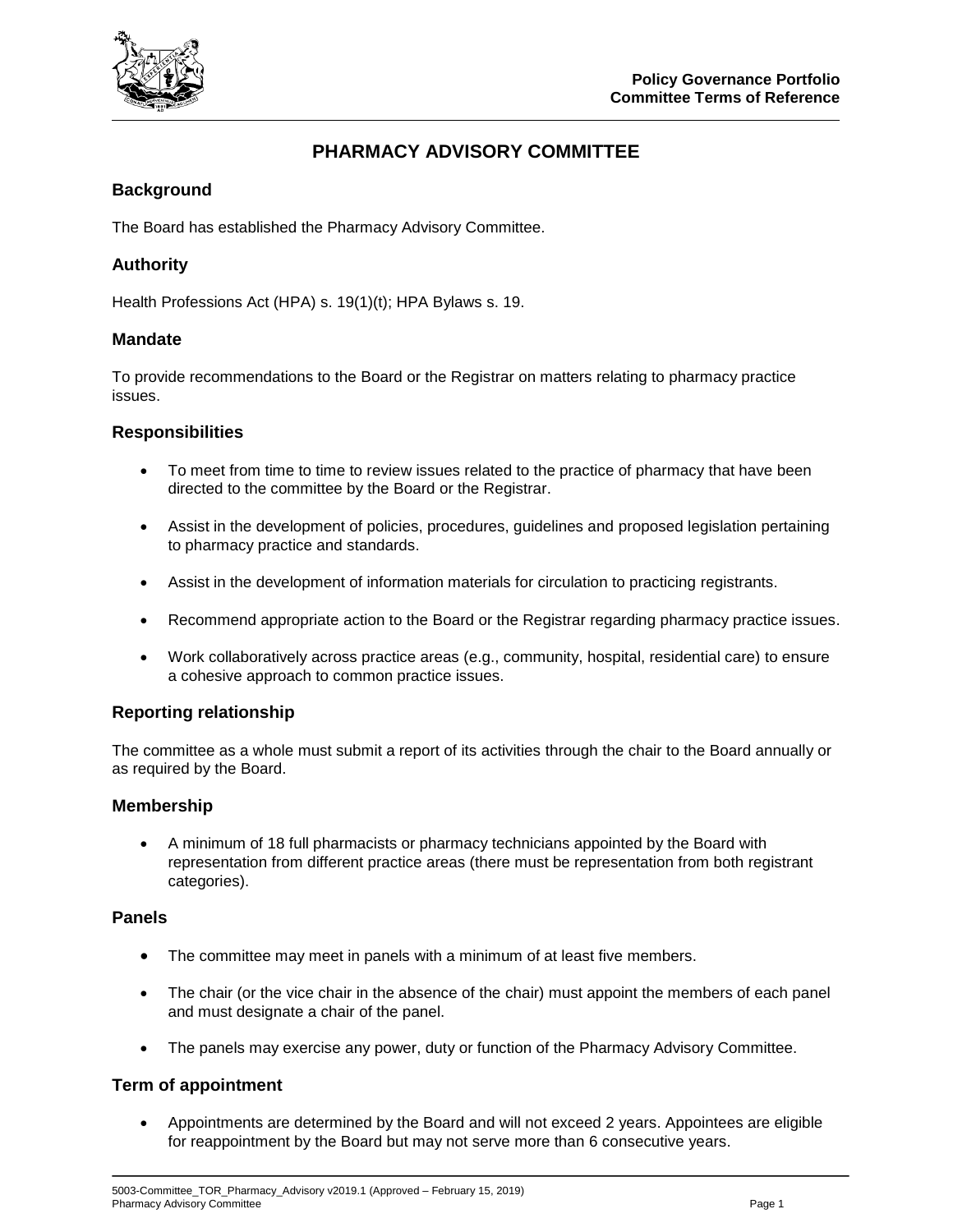

- A registrant appointed to the committee ceases to be a member if they are no longer a full pharmacist or pharmacy technician in good standing or if they become a College employee.
- Any committee member may resign upon written notification to the chair. Committee members who are absent for more than three committee meetings per year automatically forfeit membership on the committee. The chair has the discretion to approve, in advance, an extended absence of any committee member.

#### **Committee officers**

Board appoints a committee chair and vice-chair from among the members of the committee.

#### **Voting rights**

Each committee member is entitled to one vote on all matters coming before the committee.

#### **Meeting procedures**

| Schedule:            | As required to fulfill its mandate and responsibilities.                                                                                       |
|----------------------|------------------------------------------------------------------------------------------------------------------------------------------------|
| Format:              | In person, by teleconference or by videoconference.                                                                                            |
| Agenda:              | Developed by College staff in consultation with the committee chair with input from<br>committee members.                                      |
| Attendees:           | Only Pharmacy Advisory Committee members and College staff are entitled to<br>attend committee meetings, with the exception of invited guests. |
| Quorum:              | A majority of the committee or all members of a panel.                                                                                         |
| Minutes:             | Drafted by College staff for review and approval at next committee meeting; filed at<br>the College office.                                    |
| Secretariat Support: | Provided by the College, including meeting coordination, preparation and<br>distribution of materials and drafting meeting minutes.            |

## **Conflict of interest disclosure**

Members must declare conflicts of interest prior to the discussion of individual files or at any time a conflict of interest or potential conflict of interest arises.

A conflict of interest refers to situations in which personal, occupational or financial considerations may affect or appear to affect the objectivity or fairness of decisions related to the committee activities. A conflict of interest may be real, potential or perceived in nature. Individuals must declare potential conflicts to the chair of the committee and must either absent themselves from the discussion and voting, or put the decision to the committee on whether they should absent themselves.

#### **Confidentiality**

Each committee member must sign a confidentiality agreement at the time of each appointment indicating their agreement to maintain the confidentiality, security and integrity of all materials during and after their term on the committee.